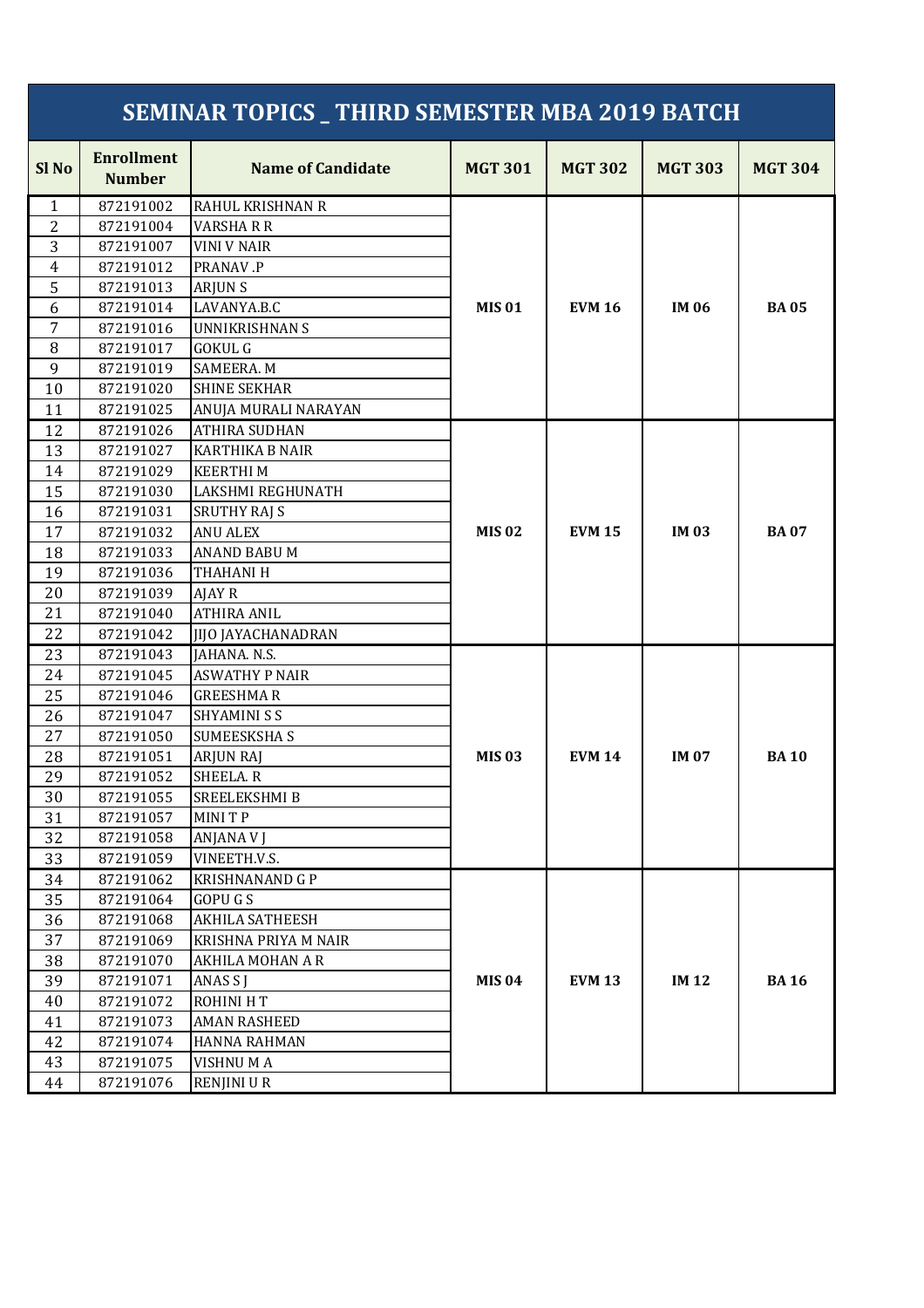| 45 | 872191077 | <b>SUHANABEEGUM H</b>   |               |               |              |             |
|----|-----------|-------------------------|---------------|---------------|--------------|-------------|
| 46 | 872191078 | <b>NISHA SV</b>         |               |               |              |             |
| 47 | 872191079 | <b>BIBIN C</b>          |               |               |              |             |
| 48 | 872191080 | <b>ARUNIMA A S</b>      |               |               |              |             |
| 49 | 872191082 | <b>SUMY MATHEW</b>      |               |               |              |             |
| 50 | 872191084 | JIJU P                  | <b>MIS 05</b> | <b>EVM 12</b> | <b>IM15</b>  | <b>BA01</b> |
| 51 | 872191086 | <b>KEVIN K JOHN</b>     |               |               |              |             |
| 52 | 872191090 | <b>ANJITHA UNNI</b>     |               |               |              |             |
| 53 | 872191092 | APARNA SANKAR           |               |               |              |             |
| 54 | 872191095 | <b>JISHAS J</b>         |               |               |              |             |
| 55 | 872191096 | <b>ANANDHURB</b>        |               |               |              |             |
| 56 | 872191100 | <b>SNEHA BABU</b>       |               |               |              |             |
| 57 | 872191103 | <b>ARYA A</b>           |               |               |              |             |
| 58 | 872191105 | ARATHY B. NAIR          |               |               |              |             |
| 59 | 872191108 | ARYA J                  |               |               |              |             |
| 60 | 872191109 | <b>ASHIMA S</b>         |               |               |              |             |
| 61 | 872191112 | <b>REJI MATHAI</b>      | <b>MIS 06</b> | <b>EVM 11</b> | <b>IM16</b>  | <b>BA15</b> |
| 62 | 872191113 | <b>LAKSHMI M NAIR</b>   |               |               |              |             |
| 63 | 872191115 | DEVI VIJAYAKUMAR        |               |               |              |             |
| 64 | 872191118 | <b>KRISHNAPRIYA R B</b> |               |               |              |             |
| 65 | 872191119 | <b>ATHULYAT</b>         |               |               |              |             |
| 66 | 872191122 | <b>HARSHA A</b>         |               |               |              |             |
| 67 | 872191123 | <b>ATHIRA B</b>         |               |               |              |             |
| 68 | 872191124 | <b>SUSMITHAL</b>        |               |               |              |             |
| 69 | 872191125 | <b>GOKULRADHA J</b>     |               |               |              |             |
| 70 | 872191128 | SINDHUUS                |               |               |              |             |
| 71 | 872191129 | <b>KESAV R</b>          |               |               |              |             |
| 72 | 872191132 | <b>EMIL J MATHEW</b>    | <b>MIS 07</b> | <b>EVM 10</b> | <b>IM 04</b> | <b>BA11</b> |
| 73 | 872191133 | <b>CHITHRA S</b>        |               |               |              |             |
| 74 | 872191134 | JISHAD. S.              |               |               |              |             |
| 75 | 872191136 | <b>FATHAL A</b>         |               |               |              |             |
| 76 | 872191138 | ARUN KUMAR A T          |               |               |              |             |
| 77 | 872191140 | NIKHIL SEBASTIAN        |               |               |              |             |
| 78 | 872191142 | SHAYAMA SUBAIR          |               |               |              |             |
| 79 | 872191143 | <b>KRISHNA PRAKASH</b>  |               |               |              |             |
| 80 | 872191144 | RAHUL DIWAKAR           |               |               |              |             |
| 81 | 872191146 | <b>SNEHA JOHNSON</b>    |               |               |              |             |
| 82 | 872191148 | <b>ASWATHY JAYAN</b>    |               |               |              |             |
| 83 | 872191149 | VIJI KRISHNA R          | <b>MIS 08</b> | <b>EVM 09</b> | <b>IM11</b>  | <b>BA04</b> |
| 84 | 872191152 | SAJITHANS               |               |               |              |             |
| 85 | 872191153 | <b>RENJINI CV</b>       |               |               |              |             |
| 86 | 872191154 | <b>ASWIN R</b>          |               |               |              |             |
| 87 | 872191156 | <b>B. GOPIKA</b>        |               |               |              |             |
| 88 | 872191157 | MAITHRI MOHAN           |               |               |              |             |
| 89 | 872191162 | RASHEEDA A R            |               |               |              |             |
| 90 | 872191163 | <b>ANUJITH S R</b>      |               |               |              |             |
| 91 | 872191165 | <b>A R RAHUL</b>        |               |               |              |             |
| 92 | 872191166 | SUMI L S                |               |               |              |             |
| 93 | 872191167 | RAHUL KUMAR.P           |               |               |              |             |
| 94 | 872191168 | ARYA CHANDRAN J A       | <b>MIS 09</b> | <b>EVM 08</b> | <b>IM14</b>  | <b>BA12</b> |
| 95 | 872191169 | ALEESHA NAZARUDEEN      |               |               |              |             |
| 96 | 872191170 | SINDHU S PILLAI         |               |               |              |             |
| 97 | 872191172 | <b>KIRAN AT</b>         |               |               |              |             |
| 98 | 872191174 | MALAVIKA BABU           |               |               |              |             |
| 99 | 872191177 | ALFINA. R               |               |               |              |             |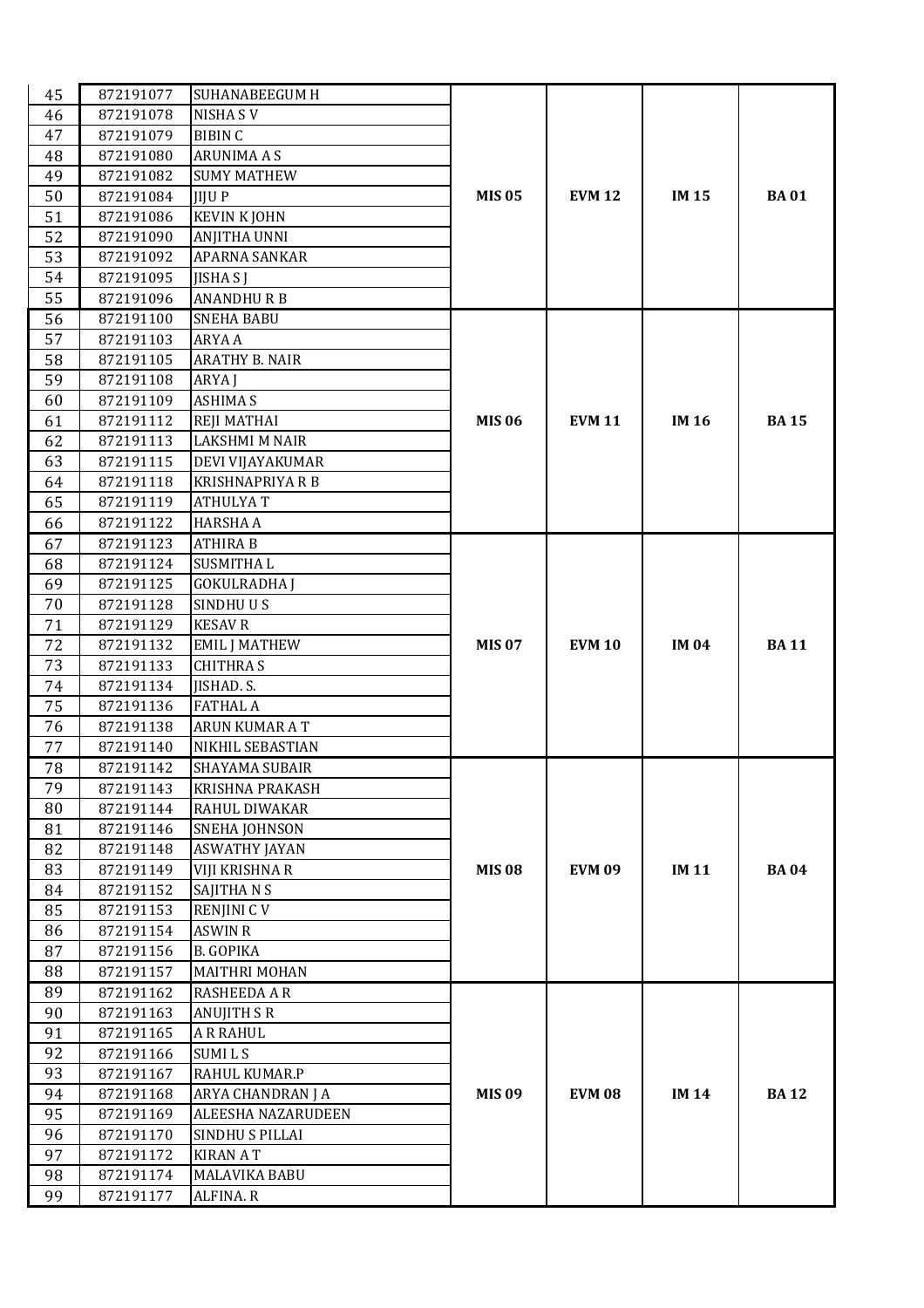| 100 | 872191178 | <b>I RADHA</b>            |              |               |              |             |
|-----|-----------|---------------------------|--------------|---------------|--------------|-------------|
| 101 | 872191182 | ANASWARA PREELA SURENDRAN |              |               |              |             |
| 102 | 872191183 | AISWARYA J R              |              |               |              |             |
| 103 | 872191186 | AFSAL                     |              |               |              |             |
| 104 | 872191187 | RIYADH BIN SALIM          |              |               |              |             |
| 105 | 872191188 | <b>AARATHY SV</b>         | <b>MIS10</b> | <b>EVM 07</b> | <b>IM01</b>  | <b>BA09</b> |
| 106 | 872191191 | <b>MERFINC</b>            |              |               |              |             |
| 107 | 872191192 | <b>JOEMON JOSEPH</b>      |              |               |              |             |
| 108 | 872191193 | <b>SUNILRAJ NV</b>        |              |               |              |             |
| 109 | 872191195 | <b>JEAN VIJAY V M</b>     |              |               |              |             |
| 110 | 872191198 | <b>SREEJA S</b>           |              |               |              |             |
| 111 | 872191199 | <b>UNNIKRISHNAN S</b>     |              |               |              |             |
| 112 | 872191201 | VISHNU J R                |              |               |              |             |
| 113 | 872191203 | MALAVIKA ANILKUMAR        |              |               |              |             |
| 114 | 872191204 | PAVITHRA P S              |              |               |              |             |
| 115 | 872191205 | ROHINIKRISHNA P           |              |               |              |             |
| 116 | 872191205 | PAVITHRA S M              | <b>MIS11</b> | <b>EVM 06</b> | <b>IM13</b>  | <b>BA02</b> |
| 117 | 872191208 | <b>AMAL M R</b>           |              |               |              |             |
| 118 | 872191209 | <b>SREEREMYASR</b>        |              |               |              |             |
| 119 | 872191210 | POURNAMI S                |              |               |              |             |
| 120 | 872191213 | <b>ANANTHU J NAIR</b>     |              |               |              |             |
| 121 | 872191216 | SUDHEERSHAH H N           |              |               |              |             |
| 122 | 872191218 | SUJIN S S                 |              |               |              |             |
| 123 | 872191219 | SUDARSAN V                |              |               |              |             |
| 124 | 872191222 | SAJITH H S                |              |               |              |             |
| 125 | 872191223 | STELLA STEPHEN            |              |               |              |             |
| 126 | 872191226 | DARSANA J S               |              |               |              |             |
| 127 | 872191227 | <b>ARYAMA</b>             | <b>MIS12</b> | <b>EVM 05</b> | <b>IM 02</b> | <b>BA13</b> |
| 128 | 872191230 | <b>FATHIMA NAZAR</b>      |              |               |              |             |
| 129 | 872191231 | DHANYA.P                  |              |               |              |             |
| 130 | 872191232 | PARVATHY T S              |              |               |              |             |
| 131 | 872191233 | <b>NADESH S</b>           |              |               |              |             |
| 132 | 872191234 | AISHWARYA L               |              |               |              |             |
| 133 | 872191235 | HARIKRISHNAN G G          |              |               |              |             |
| 134 | 872191236 | MINI MOHANAN              |              |               |              |             |
| 135 | 872191237 | <b>JIBIN JOY KURIEN</b>   |              |               |              |             |
| 136 | 872191240 | <b>SACHIN N S</b>         |              |               |              |             |
| 137 | 872191241 | <b>MRANILA</b>            |              |               |              |             |
| 138 | 872191244 | SHOJID.T                  | <b>MIS13</b> | <b>EVM 04</b> | <b>IM08</b>  | <b>BA14</b> |
| 139 | 872191248 | MOHAMMED ANSARI.M         |              |               |              |             |
| 140 | 872191249 | PUSHPARAJAN J             |              |               |              |             |
| 141 | 872191252 | <b>NARENDRAN M</b>        |              |               |              |             |
| 142 | 872191254 | <b>AFSAL N</b>            |              |               |              |             |
| 143 | 872191255 | VINI J                    |              |               |              |             |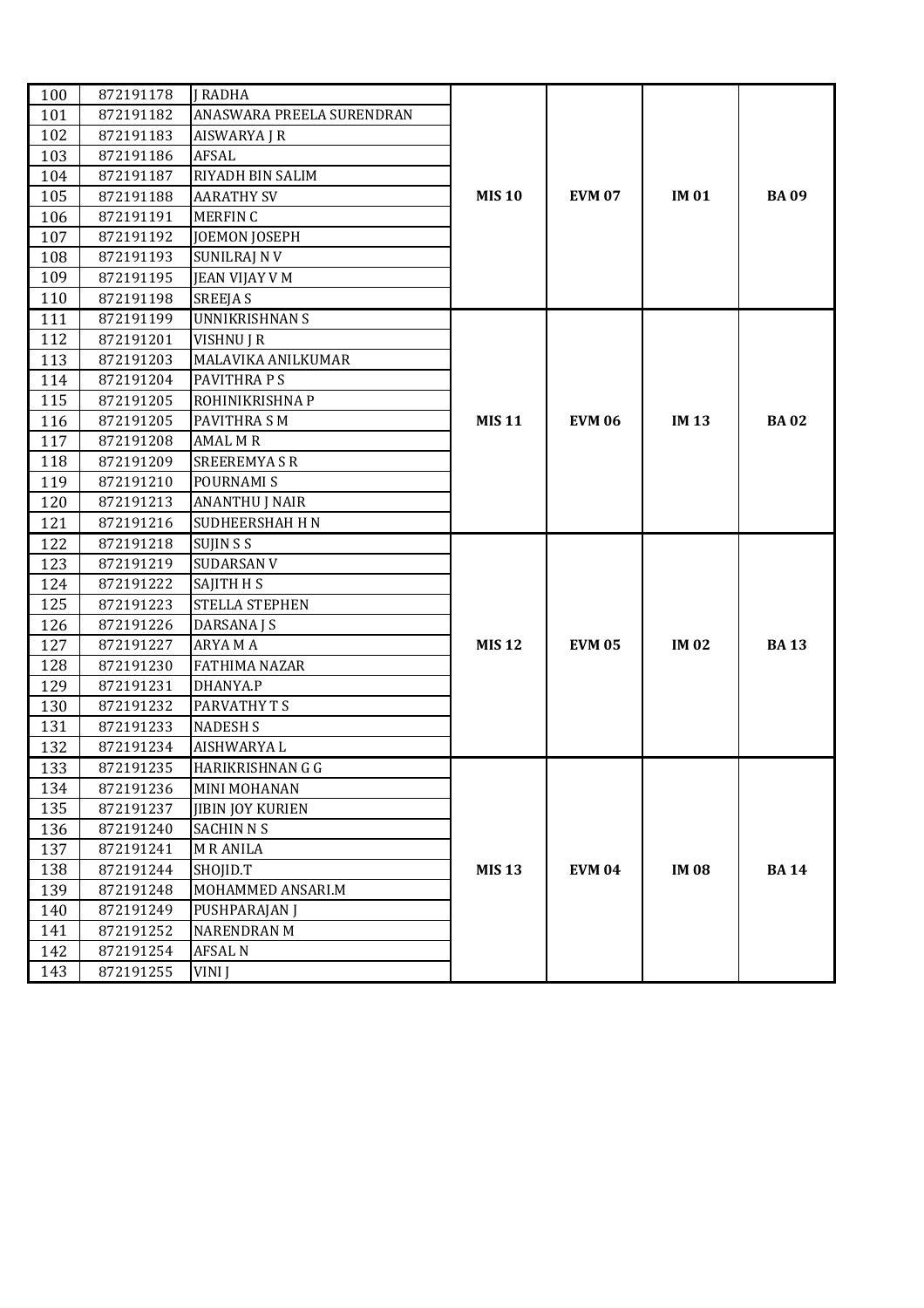| 144 | 872191257 | ANJANA MENON S                 |               |               |             |             |
|-----|-----------|--------------------------------|---------------|---------------|-------------|-------------|
| 145 | 872191261 | <b>GOKUL V BABU</b>            |               |               |             |             |
| 146 | 872191262 | <b>GOKUL CHAND C M</b>         |               |               |             |             |
| 147 | 872191264 | <b>AKHIL V S</b>               |               |               |             |             |
| 148 | 872191268 | <b>KRISHNAVENI B NAIR</b>      |               |               |             |             |
| 149 | 872191269 | <b>SARATHRAJAN S R</b>         | <b>MIS 14</b> | <b>EVM 03</b> | <b>IM10</b> | <b>BA06</b> |
| 150 | 872191271 | ANJU.P.M.                      |               |               |             |             |
| 151 | 872191274 | <b>SREERENJINI M R</b>         |               |               |             |             |
| 152 | 872191275 | MEENAKSHI. S                   |               |               |             |             |
| 153 | 872191276 | PRAKASHKUMARPT                 |               |               |             |             |
| 154 | 872191277 | <b>SHEEJAB</b>                 |               |               |             |             |
| 155 | 872191280 | ARJUN GIRISH                   |               |               |             |             |
| 156 | 872191281 | <b>PRAVEEN P</b>               |               |               |             |             |
| 157 | 872191285 | <b>NEENAAB</b>                 |               |               |             |             |
| 158 | 872191287 | <b>VYSAGHAN V S</b>            |               |               |             |             |
| 159 | 872191288 | <b>ASHIN C SHAJAN</b>          |               |               |             |             |
| 160 | 872191289 | R K LEKSHMI PRIYA              | <b>MIS15</b>  | <b>EVM 02</b> | <b>IM09</b> | <b>BA03</b> |
| 161 | 872191290 | <b>JEEVAN BOBBY NARIMATTOM</b> |               |               |             |             |
| 162 | 872191291 | <b>LAKSHMI M</b>               |               |               |             |             |
| 163 | 872191293 | <b>KEVIN THOMAS MIRANDA</b>    |               |               |             |             |
| 164 | 872191295 | RAJI A L                       |               |               |             |             |
| 165 | 872191301 | ANAMIKA SHARMA                 |               |               |             |             |
| 166 | 872191303 | <b>VIDYAS</b>                  |               |               |             |             |
| 167 | 872191304 | MANJIMA V O                    |               |               |             |             |
| 168 | 872191309 | <b>ABU BIDHA HAREES</b>        |               |               |             |             |
| 169 | 872191313 | ANJANA DEVI D                  |               |               |             |             |
| 170 | 872191315 | <b>MEGHAM</b>                  | <b>MIS 16</b> | <b>EVM 01</b> | <b>IM05</b> | <b>BA08</b> |
| 171 | 872191316 | ANJANA SATHEESH                |               |               |             |             |
| 172 | 872191317 | <b>ARUNS</b>                   |               |               |             |             |
| 173 | 872191318 | LEENAKUMARI .V .G              |               |               |             |             |
| 174 | 872191319 | <b>SUMI MS</b>                 |               |               |             |             |
| 175 | 872191320 | AYANA ANILKUMAR                |               |               |             |             |